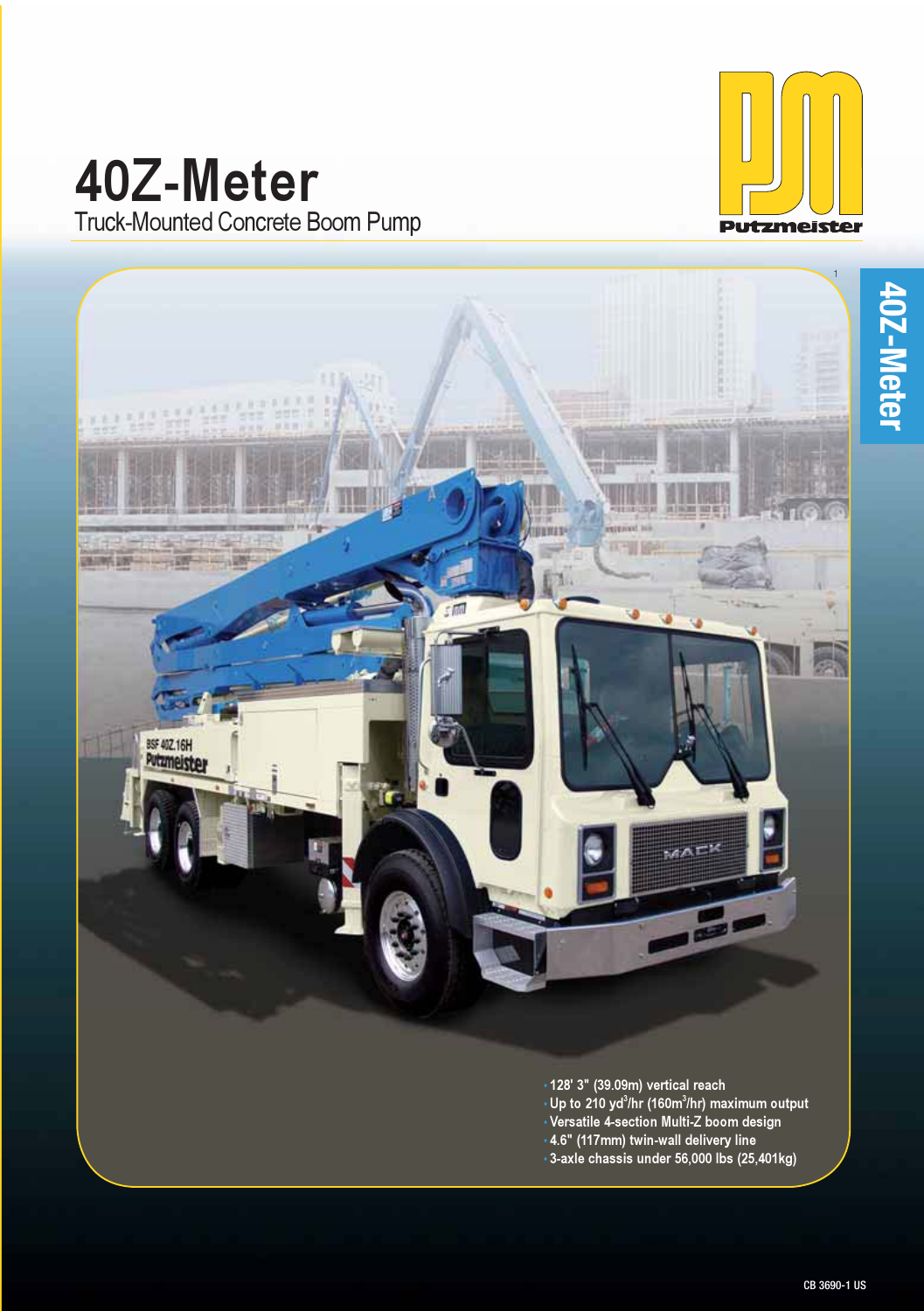# **Putzmeister** BOOM PUMP **ADVANTAGE**



#### **Modular Flatpack**

Fully removable, Putzmeister's modular bolt-on flatpack and hydraulic system combine versatility and servicing convenience. This simple design allows for cost-effective, minimally labor intensive pump cell replacement for upgrades, repairs or as part of a maintenance program.



#### **Convenience and Control**

The Frequency Hopping system on the standard HBC proportional radio remote ensures minimal interference with other frequency transmitters. Radiomatic Power Boost further enhances reception quality with a 50-100% increase in signal power. A fully proportional cable remote is also standard. Unlike other remote control systems, the radio and cable remote systems are completely independent, offering redundancies to ensure complete proportional operation with either the radio or cable remote in the event of a problem.



# **RS 907A Hopper**

Putzmeister's EZ Clean Out RS 907A hopper is engineered for performance and easy maintenance. Offering 19.4 cu. ft. (550L) capacity, the hopper features hard-faced remixer paddles and vibrator. The unique design of the splash guard protects the unit from splattering during pumping and folds down and latches to cover the hopper during transit.

# **40Z-Meter** Truck-Mounted Concrete Boom Pump Standard F

## **Boom**

- 128' 3" (39.09m) vertical reach
- Low unfolding height
- Versatile 4-section Multi-Z boom
- Manual lubrication
- Integrated work lights

#### **Delivery Line**

- Equipped with 4.6" (117mm) twin-wall delivery line on all boom sections providing efficient concrete delivery
- Induction-hardened deck pipe with Esser turret elbow
- Easy lift-out brackets for simple delivery line replacement
- Standardized elbows and straight pipe sections
- Common component availability and easy replacement



The PRO-VANTAGE® Warranty Plan extends the coverage on all Putzmeister BSF boom pumps for a total of 36 months or 6,600 hours at no extra charge.

### **Boom Operation and Control**

- Fully proportional HBC radio remote
- Smooth and precise boom positioning at greater distances
- Fully proportional cable remote with 130<sup>'</sup> (40m) cable
- Gauge Port Central (GPC)
- Modular Boom Controls (MBC)
- 24V electrical system

#### **Outriggers**

- Quick setup on restrictive job sites
- Fully hydraulic outriggers with integral cylinders
- Unique "X" brace outrigger system
- Front outriggers extend diagonally out and down
- Rear outriggers swing out and extend down
- Four outrigger pads in two side compartments
- Bubble level indicators

#### **Clean Out**

- Fast and easy clean out
- 406 psi (28 bar) hydraulicallydriven water pump
	- Wash out kit and hose
- Integrated 185 gallon (700L) water tank



# Long on Reach, Lightweight in Deisgn

**Weighing in under 56,000 lbs. (25,401kg) on its three-axle chassis, Putzmeister's 40Z-Meter offers more reach for less money. Its compact and ultra-lightweight design is a significant achievement because it helps**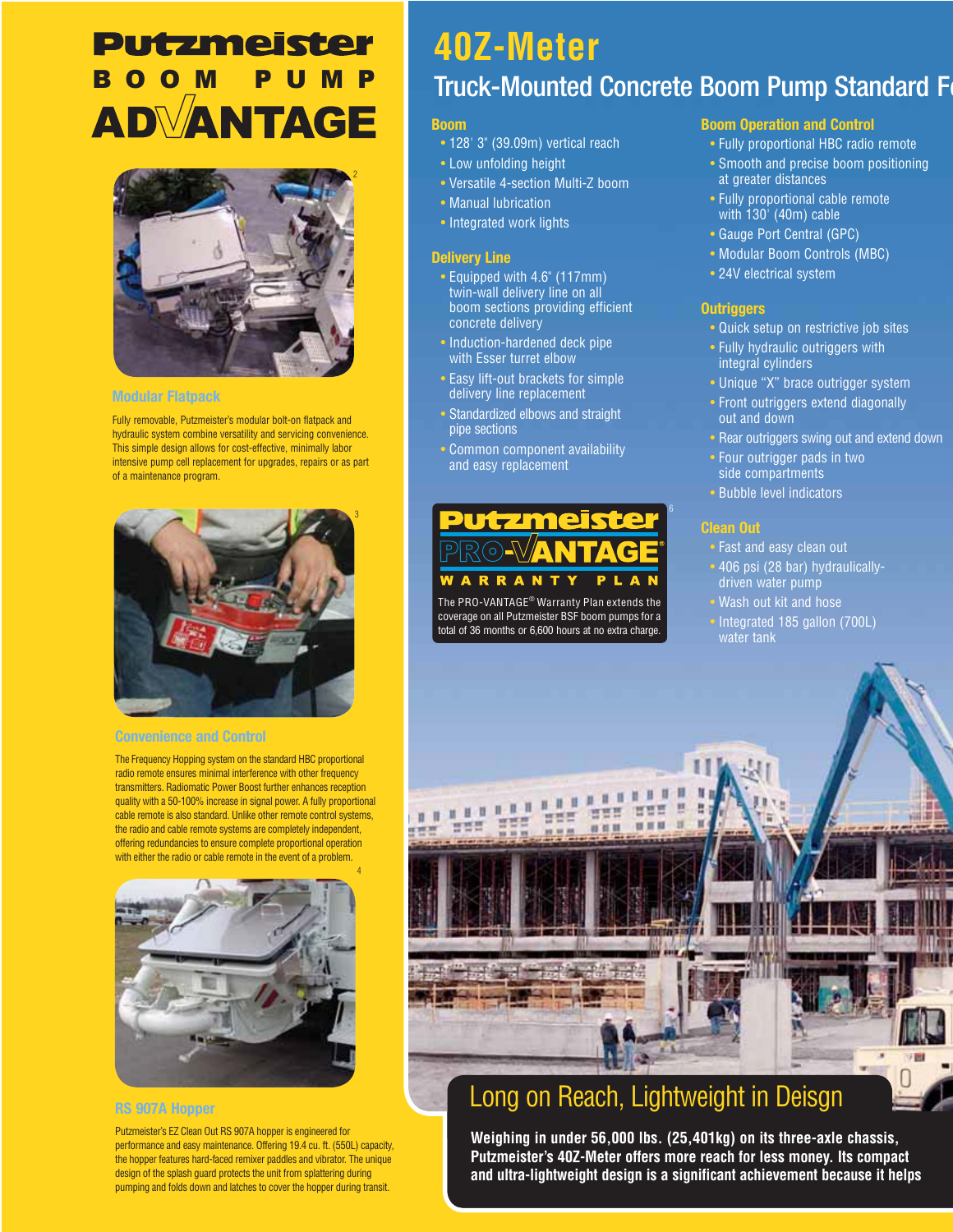# eatures

## **B Concrete Pump**

- Choose from high pressure or high volume with the same setup
- Free flow hydraulic system for smooth, controllable pumping
- Multi-piece piston cup design
- Automatic lubrication of the concrete pistons for long service life
- Hard-chromed material cylinders
- Redundant proximity sensor system with function indicators
- Fully adjustable volume control for very slow pumping with full concrete pressure and boom speed
- Modular pump control box

# **S-Valve**



- Gradual 9" to 7" (230 to 180mm) reduction
- Thick-walled valve construction
- Lasting wear over years of use

**YELLET** 

# **EZ Clean Out RS 907A Hopper**

• Large 19.4 cu ft (550L) capacity

5

- Hard-faced remixer paddles
- Vibrator
- Hinged splash guard covers hopper during transit
- Low hopper height allows easy discharge from a mixer truck
- Automatic lubrication
- Integrated work lights

### **Pedestal**

- Rack and pinion slewing system for better weight distribution, smoother boom rotation and the potential for greater net reach
- Fully integrated pedestal design absorbs all forces
- Access opening simplifies changing of turret pipe
- Easy access large single-suction filter with indicator gauge
	- Condensation trap in the tank for water collection
	- Two spacious decks for convenient pipe and hose storage
	- Manual lubrication
	- Side-mounted aluminum toolboxes
	- **Integrated work lights** • Breakaway rear steps





#### **Better Boom Design**

Lighter and more resilient, Putzmeister's "smart design" boom incorporates welding seams below the edge of maximum stress. The boom is engineered to offer the flexibility to adapt to different loads, features more straight pipe for a less stressful concrete flow and longer wear on parts. The Multi-Z configuration handles space restrictive areas and can pump even if the boom is not fully extended.



### **Rack and Pinion Slewing**

The 40Z-Meter boom features a simple mechanical rack and pinion design for improved weight distribution and easy serviceability. Putting the pump closer to the cab, rack and pinion slewing offers greater net reach than rotation bearings on lighter weight models. Specially designed teeth in the system offer smooth rotation and prevent backlash in the swing gears.



### **Fuel Economy**

Switch gears and save with Putzmeister's patented Econo-Gear.™ The exclusive design allows the Mack chassis engine to run at a lower rpm, achieving less stress on wear parts, lower noise levels and reduced fuel consumption. Econo-Gear makes a significant impact on job site safety and profitability with an estimated 10-15% savings.



**INTERT** 

**avoid the added expense of special road permits required in most states when utilizing larger four-axle vehicles. The model's rack and pinion slewing design also improves weight distribution and reach capabilities.**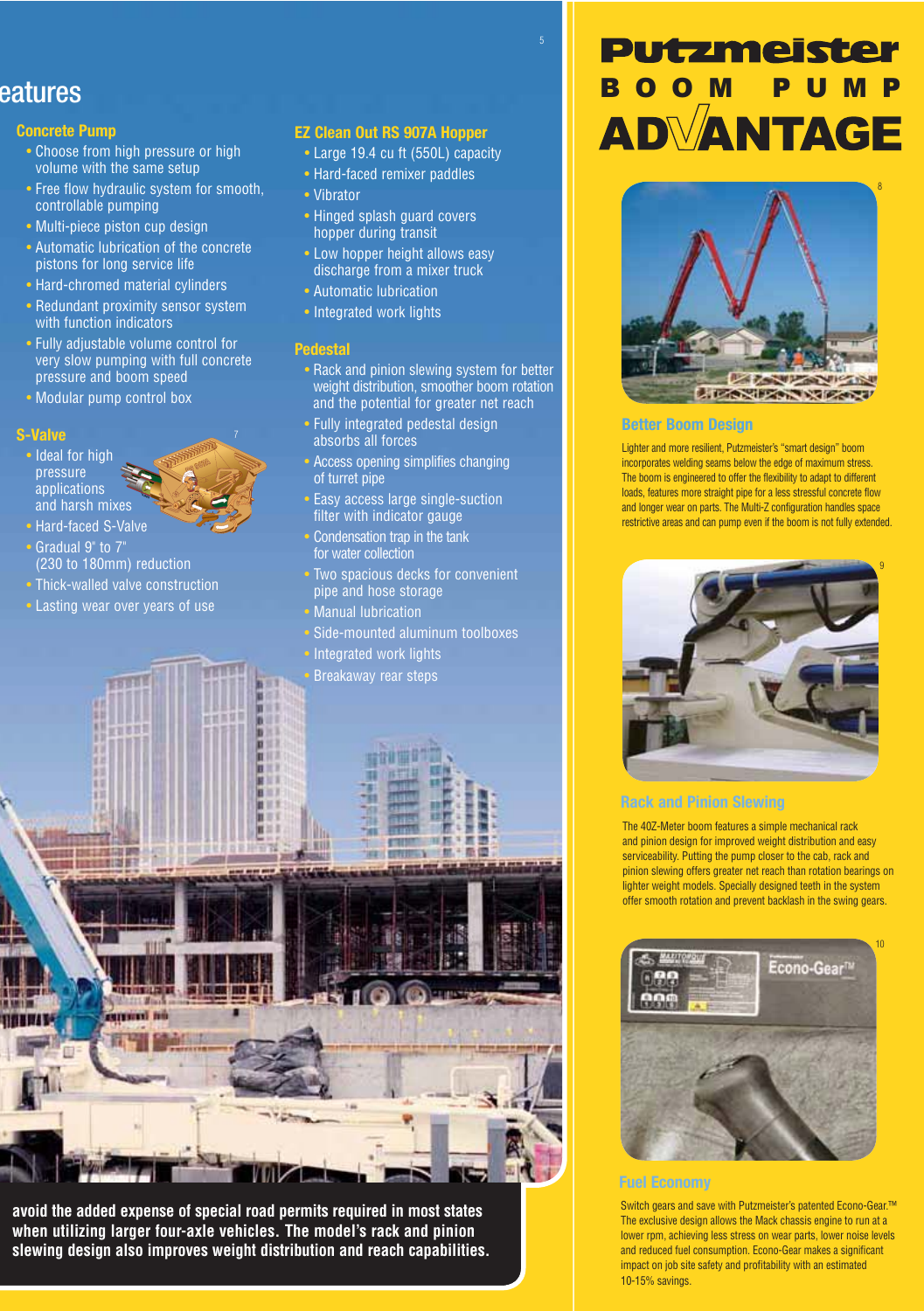# **in e**  $\mathbf{z}$ **EE FLOW HYDRAUL**



# **Putzmeister Free Flow Hydraulics in a Closed Loop System**

The pumps at the heart of Putzmeister's free flow pumping system are bi-directional, variable displacement piston pumps. Depending on stroke, oil flows in a closed loop from either port A or port B on the pump to the hydraulic cylinders.

Depending on specific pump cell size, up to 20% of the oil leaves the simple closed loop system during each stroke through a flushing valve on the main pump and cycles to a cooler before it returns to the hydraulic oil tank. Removing and cooling this minimal amount of oil is possible because, unlike an open loop system, the oil flows freely without passing through any unnecessary valves that can generate heat.

The closed loop also requires far less oil to run the system, as a larger reservoir is not necessary to cool all of the oil.

Speed and timing are also critical to superior performance. Quicker and more responsive than a hydraulic signal, the electrical system on a Putzmeister pump minimizes the time it takes to change direction at stroke end.

An electrical signal precisely synchronizes the drive cylinders with the accumulator system that controls the S-Valve in the hopper. Reserved energy stored in a nitrogen bladder is sent as a supercharged blast of oil at precisely the right moment to facilitate a smooth and fast shift of the S-Valve from one position to another.

# **Key Advantages of Putzmeister's Free Flow Hydraulics:**

- Changes in material pressure in the delivery line are reduced to ensure smooth pumping and a consistent concrete flow.
- The intelligent design eliminates wear-inducing pressure peaks, increases service life and makes our pumps extremely powerful.
- There is greater pump output due to the efficient use of all available energy.
- Rapid changeover of the stroke means higher outputs, a smoother flow of concrete and less boom bounce.